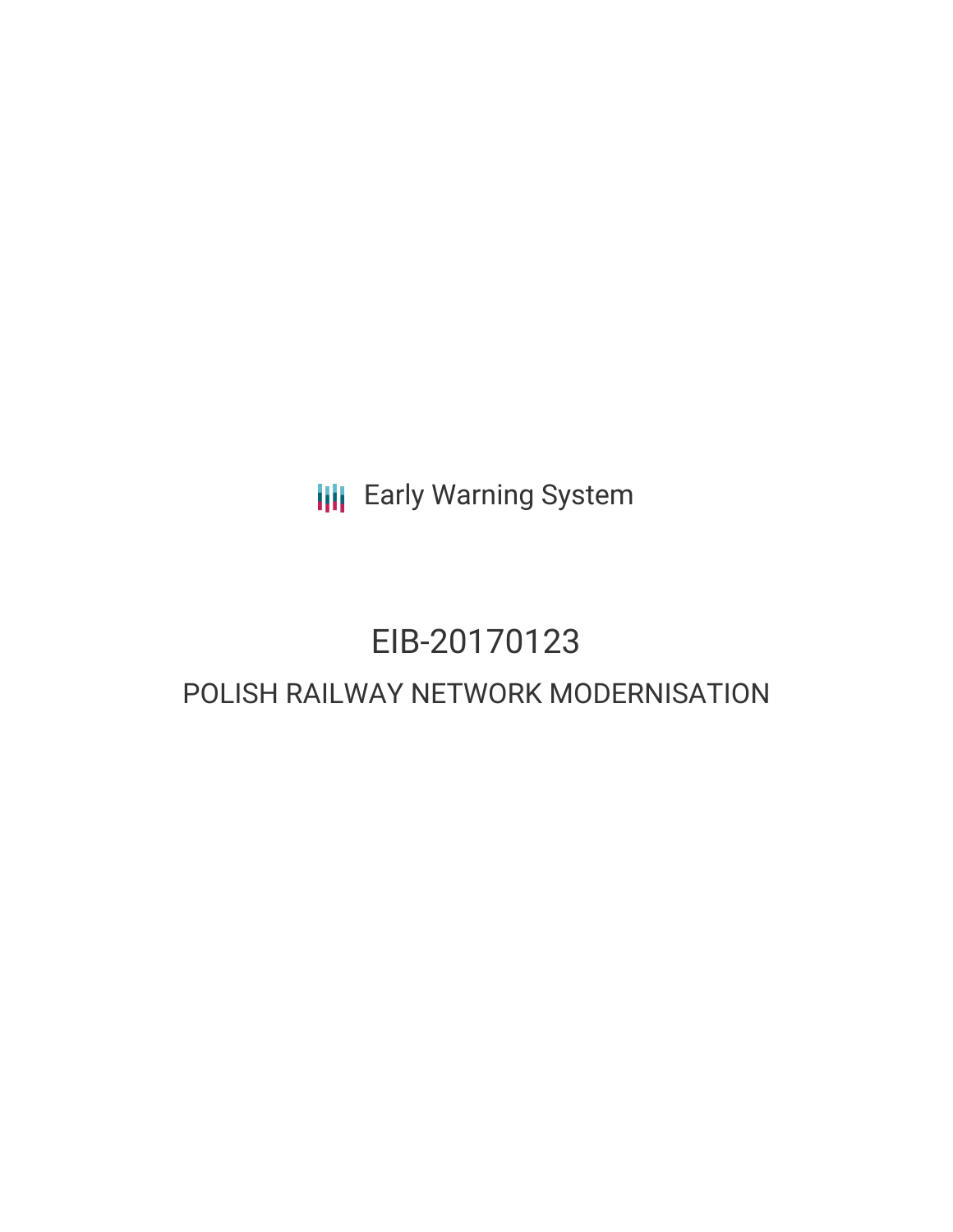

### **Quick Facts**

| <b>Countries</b>               | Poland                         |
|--------------------------------|--------------------------------|
| <b>Financial Institutions</b>  | European Investment Bank (EIB) |
| <b>Status</b>                  | Proposed                       |
| <b>Bank Risk Rating</b>        | U                              |
| <b>Borrower</b>                | PKP POLSKIE LINIE KOLEJOWE SA  |
| <b>Sectors</b>                 | Transport                      |
| <b>Investment Type(s)</b>      | Grant                          |
| <b>Investment Amount (USD)</b> | \$450.00 million               |
| <b>Project Cost (USD)</b>      | \$1,050.00 million             |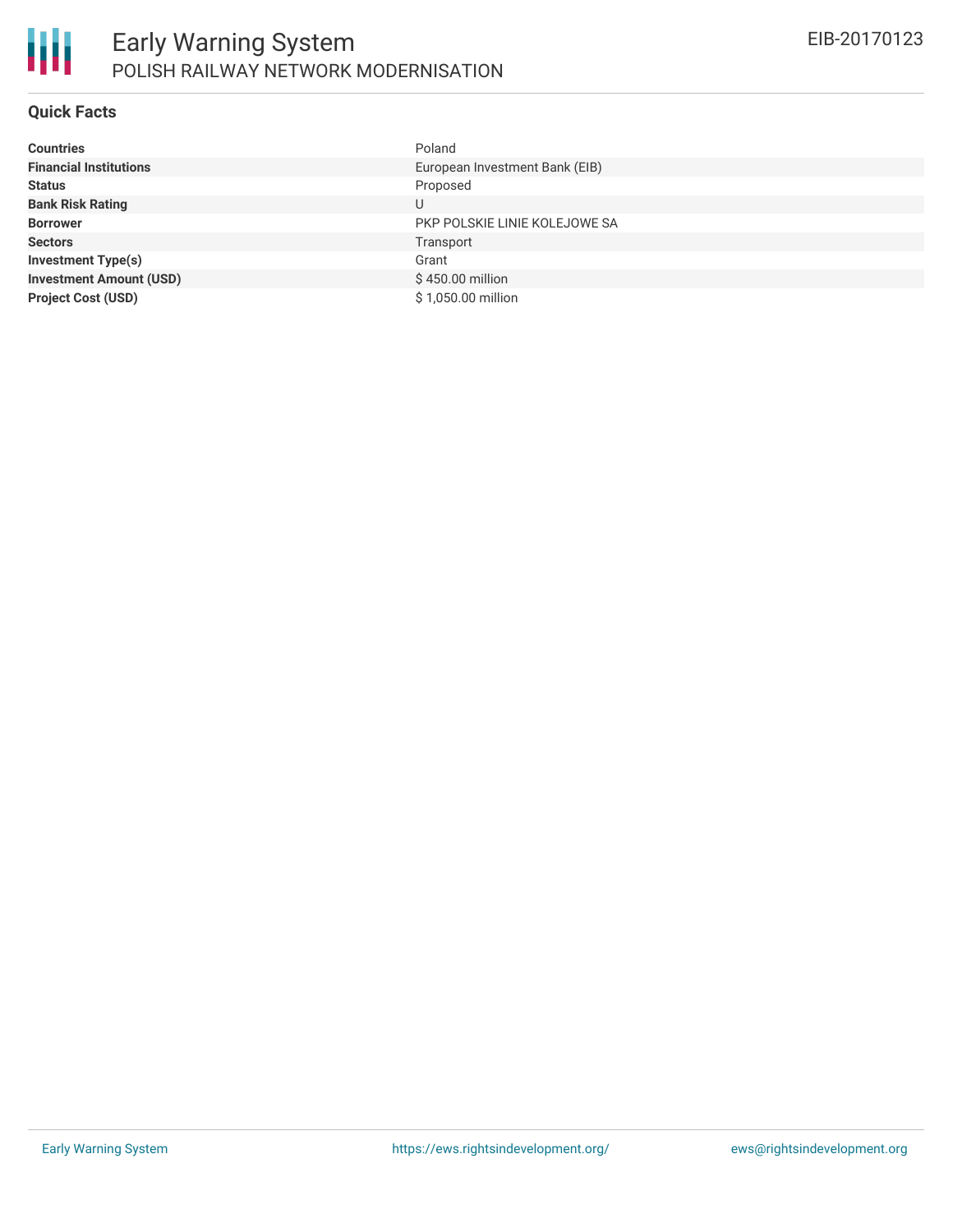

### **Project Description**

This project involves the upgrading, modernization and renewal of the Polish railway network, including access to the main Polish sea ports, and other TEN-T lines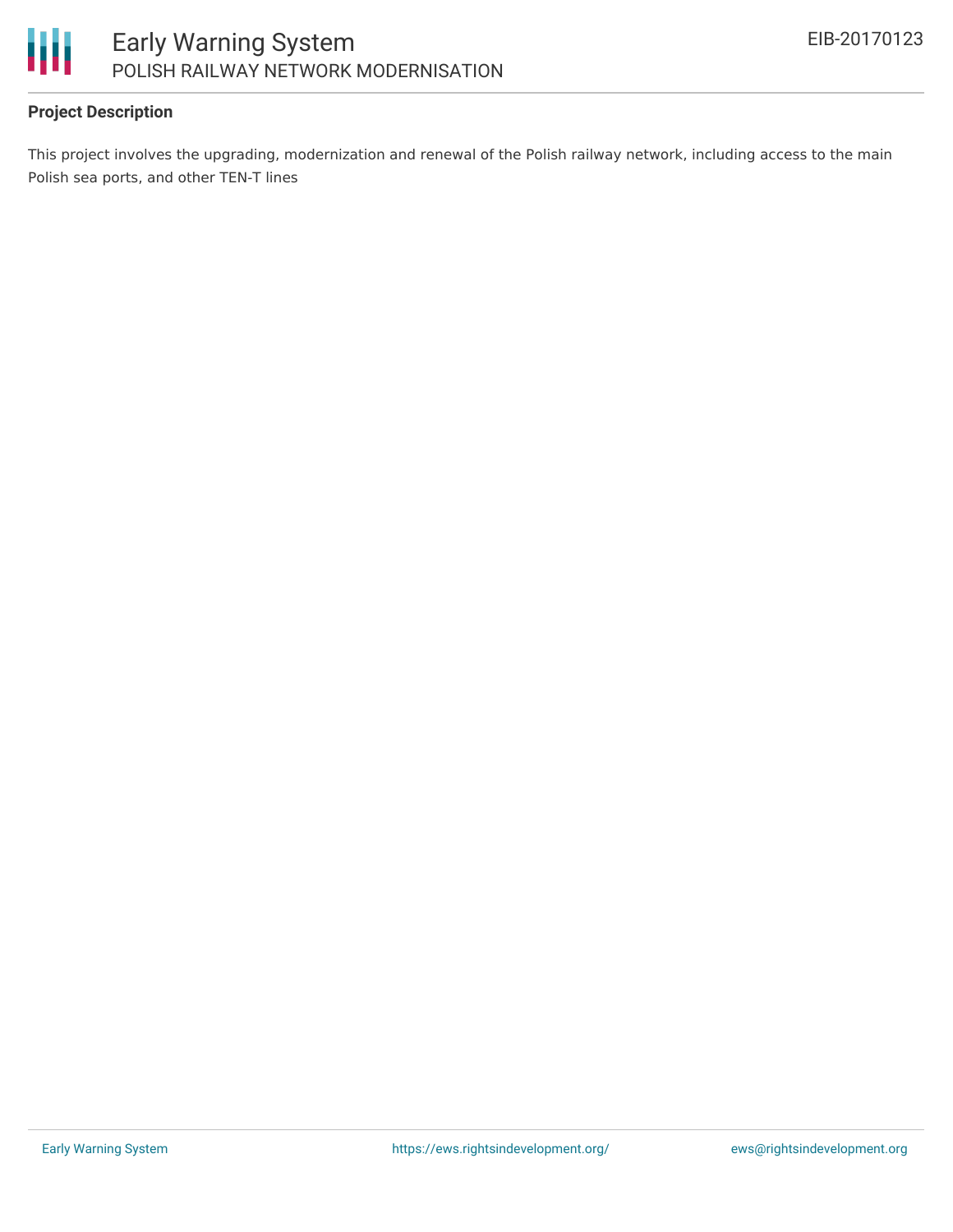# 冊

## **Investment Description**

European Investment Bank (EIB)